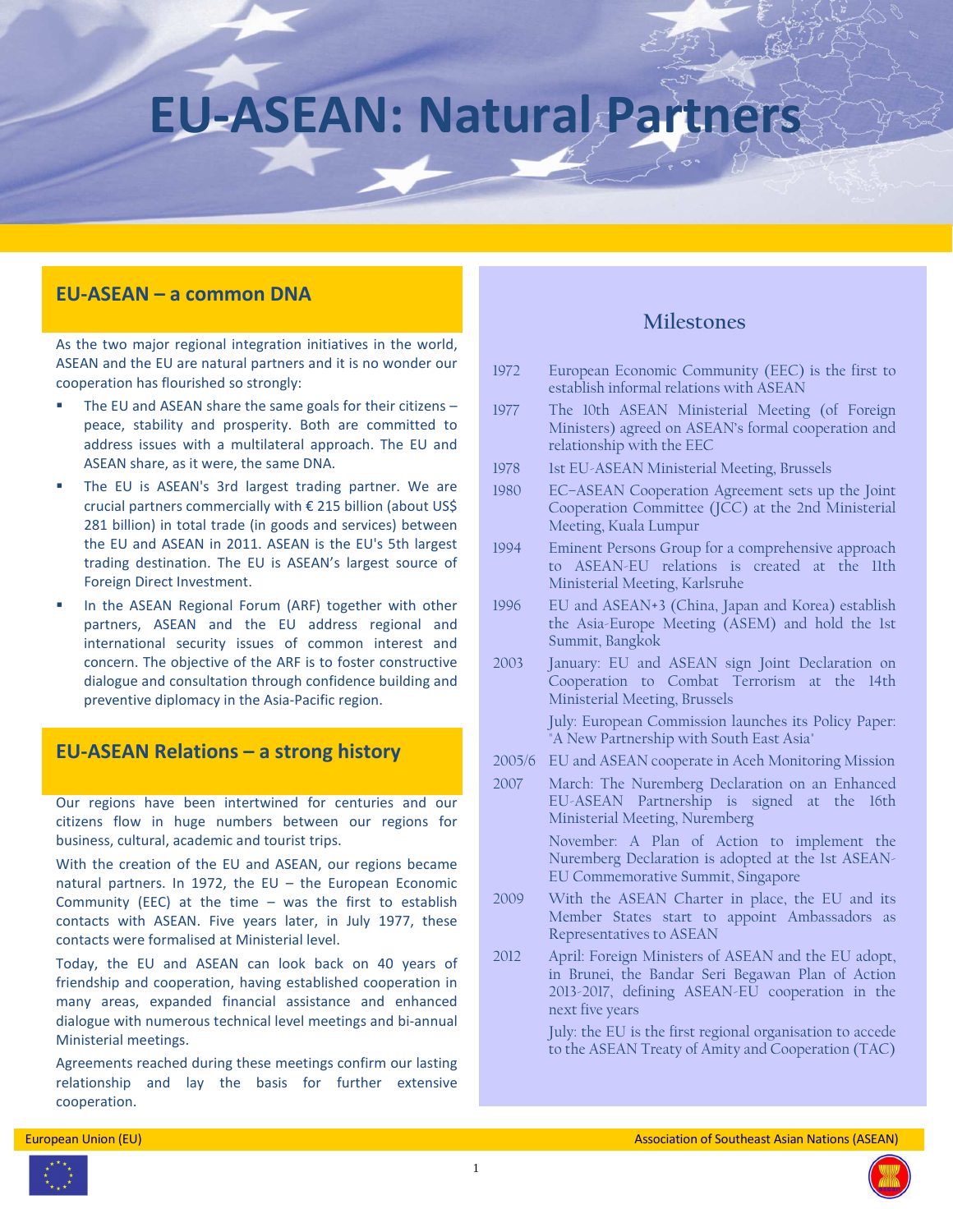# **EU and ASEAN: deepening relations for the next decade**

Following the ASEAN Charter, the EU and ASEAN set out to further expand cooperation, bringing our two great regions closer together. What we have seen in the last few years has been an intensifying of the relationship as reflected by the following:

- **Intensified support for the ASEAN Community building process** as defined in the ASEAN Charter and further detailed in the Roadmap for an ASEAN Community.
- **Upgrade diplomatic relations.** The Charter opened the door for formal accreditation of Ambassadors to ASEAN. The EU and all its Member States present in Jakarta (the seat of the ASEAN Secretariat) have appointed their ambassadors to ASEAN. To date 23 Ambassadors from the EU have been accredited as representatives to ASEAN, representing all EU Member States present in the region and the EU Delegation in Jakarta.
- **Pursue Partnership and Cooperation Agreements (PCAs) with ASEAN Member States.** Negotiations on PCAs with Indonesia, the Philippines and Vietnam were completed in 2009/2010 and are on-going with Brunei, Malaysia, Singapore and Thailand.
- **Enhance and strengthen the dialogue on trade and investment** at region-to-region level with the goal of supporting ASEAN integration and to enhanced trade and investment relations between the two regions. Once a year consultations take place between ASEAN Economic Ministers and the EU Trade Commissioner. During these annual consultations, ASEAN and EU Economic Ministers review their relations as well as broader issues on the international trade agenda. As a concrete outcome of their dialogue, Ministers adopt a Trade and Investment Work Programme, which includes a series of activities to boost the relationship. A second Trade and Investment Work Programme for 2013-2014 was adopted in March 2013 in Hanoi. In addition, a first ASEAN-EU Business Summit (AEBS) was organised in May 2011, in Jakarta, back to back with the ASEAN-EU Economic Ministers' Consultations and in the margins of the 18th ASEAN Summit. A second AEBS was held in April 2012 in Phnom Penh and a third one in Ha Noi in March 2013. In 2011, an EU-ASEAN Business Council was also created, composed of European Chambers of Commerce and corporate members whose role is to act as an interface for public-private dialogue amongst the two regions.
- **Negotiate Free Trade Agreements (FTAs) with ASEAN Member States.** Negotiations for a bilateral FTA with Singapore were concluded in December 2012. Negotiations are on-going with Malaysia and Vietnam and have just started with Thailand. The EU remains open to engage in bilateral FTA negotiations with other ASEAN

Member States which are ready and willing to negotiate a comprehensive and ambitious FTA. Pre-negotiations talks are on-going with Indonesia. The Philippines have also expressed an interest. These bilateral agreements should serve as stepping stones towards an overarching region-toregion agreement, which remains the EU's ultimate objective for trade and investment relations with the ASEAN region.

- **Enhance financial and technical assistance.** The EU directs its support at several levels. First, to the ten individual Member States of ASEAN, focused on their respective national priority areas. Second, with programmes supporting ASEAN integration, which are run through the ASEAN Secretariat in Jakarta. Third, with other regional and thematic programmes covering not only ASEAN, but also other parts of Asia.
- On 27 April 2012, the **EU and ASEAN adopted the Bandar Seri Begawan Plan of Action** to Strengthen the ASEAN-EU Enhanced Partnership (2013-2017) at the 19th Ministerial Meeting. The Plan of Action sets the agenda for ASEAN-EU cooperation in the next five years. It reflects the further deepening of the relationship and ever closer cooperation, increasingly also in the policy and security area.
- On 12 July 2012, the **EU joined the Treaty of Amity and Cooperation (TAC).** With the accession of the EU, with its 27 Member States, 54 countries adhere now to this ASEANinitiated Treaty. It will boost the EU's political engagement with the region and further enhance cooperation with ASEAN.

Among the areas in the **Bandar Seri Begawan Plan of Action** that will be addressed or enhanced in the period 2013 to 2017:

- o **Promote regional cooperation to maintain peace, security, and stability** by strengthening ASEAN's "centrality" in the evolving "regional architecture"; it means the enhancement of political dialogue and of cooperation in mediation and reconciliation; there will be cooperation in: crisis response; maritime safety and security; counterterrorism; disarmament and non-proliferation; fighting trans-national crime; mitigating risks associated with chemical, biological, radiological and nuclear materials; interfaith dialogue; human rights;
- o **Economic cooperation:** continued strong support to ASEAN economic integration (the EU is a unique partner in this respect); dialogue and exchanges on the technical aspects of a single market from food safety to connecting energy markets; support to ASEAN connectivity; economic and social policy dialogue; small and medium size enterprises; support to the creation of a single aviation market;
- o **Socio-cultural cooperation:** support to the integration of higher education in ASEAN; support to the ASEAN University Network; disaster response; climate change; science and technology; support to sustainable development, biodiversity and environmental policies;
- o **Institutional support to ASEAN:** the EU, from its own experience has learned how important it is that the institutions underpinning integration function well and has always supported the ASEAN Secretariat and other ASEAN institutions.



2

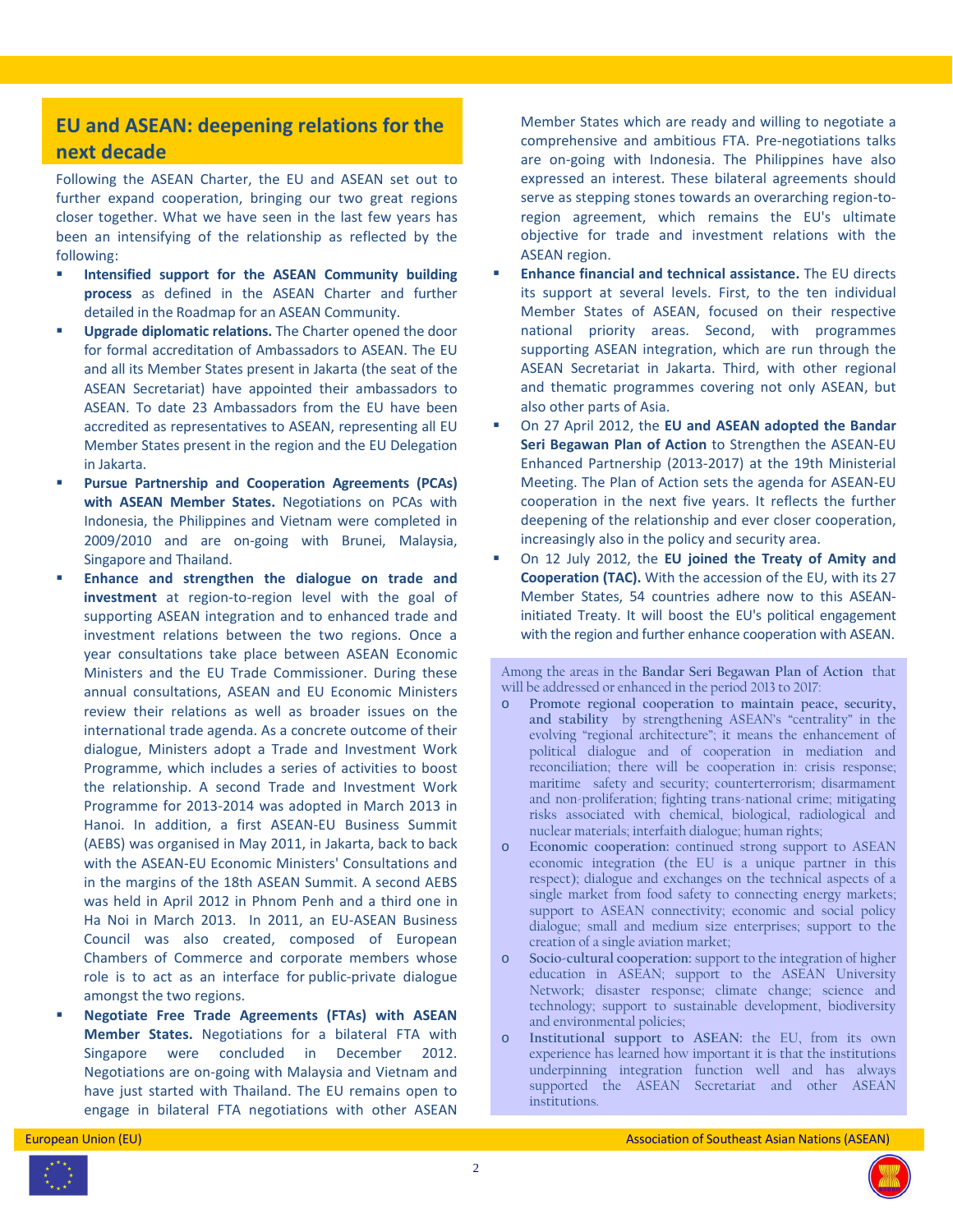

**EU accedes to Treaty of Amity and Cooperation (TAC)** EU High Representative for Foreign Affairs and Security Policy, Catherine Ashton (6th from left), signed on 12 July 2012 in Phnom Penh the Instrument of Accession of the EU to the TAC. Simultaneously, the ten ASEAN Foreign Ministers signed the Instrument of Extension to agree to the EU's accession.

# **Strengthening EU-ASEAN Trade and Investment Relations**

# *Building on Strong Commercial Ties*

**The EU and ASEAN enjoy very strong commercial ties.** The EU is ASEAN's 3rd largest trading partner, while ASEAN is the EU's 5th largest trading partner. **In 2011, total trade (in goods and services) between the two regions was € 215 billion (about US\$ 281 billion) with ASEAN having a trade surplus of € 18 billion (about US\$ 23 billion). The EU is the largest source of foreign direct investment in ASEAN.** 



#### *Source: IMF Directory*

**Through their regular dialogue at Ministerial level** and the recently established ASEAN-EU Business Summits, the ASEAN and the EU strive to strengthen the trade and investment relations even further.

**The bilateral FTAs are stepping stones for a region-to-region agreement.** FTAs will be an excellent way to expand commercial ties, overcome obstacles faced by ASEAN and EU companies, and facilitate enhanced cooperation in other spheres.

# **Development Cooperation between EU and ASEAN**

## *Sharing experiences*

ASEAN and the EU have developed an extensive programme of cooperation based on our longstanding friendship and ASEAN's wish to draw on the long history of the EU's own regional integration efforts, sharing experiences of not only what has worked in the EU but also what has not.

Part of this cooperation takes place through policy dialogue. To advance specific issues, such as the proposed ASEAN single market, EU and ASEAN Ministers and officials meet more than 50 times per year.

## *Contributing to Prosperity*

Another part of EU-ASEAN cooperation is delivered through EU support programmes. **All the figures hereafter refer to the present programming period 2007-2013.** In addition to the € 2 billion (about US\$ 2.6 billion) granted to individual ASEAN Member States, the EU is providing around € 70 million (about US\$ 90 million) at regional level through the ASEAN Secretariat. Another  $\epsilon$  570 million from the EU budget is channelled to ASEAN through actions in areas such as environment, climate change, forestry, health, education, humanitarian assistance and science. Furthermore, Individual EU Member States also provide further funds to ASEAN.

## *Supporting ASEAN Member States*

| <b>Country</b>     | <b>Priority Areas</b>                                                                                             | Million $\epsilon$<br>2007-13 |
|--------------------|-------------------------------------------------------------------------------------------------------------------|-------------------------------|
| Cambodia           | National Strategic Development Plan,<br><b>Basic Education</b>                                                    | 143                           |
| Indonesia          | Education, Trade and Investment,<br><b>Globalisation, Law Enforcement</b>                                         | 402                           |
| Lao PDR            | Government Reform, Sustainable<br>Development, Good Governance and<br>Human Rights, Trade                         | 69                            |
| Malaysia           | Dialogue Facility, Trade and Investment                                                                           | 8                             |
| <b>Myanmar</b>     | Education, Health, Public<br>Administration Reform, Peace, Trade                                                  | 125                           |
| <b>Thailand</b>    | Policy Dialogue Facility covering Trade,<br><b>Investment, Environment and Climate</b><br>Change, Governance etc. | 12                            |
| <b>Philippines</b> | Poverty Reduction, Health, Trade and<br><b>Investment, Mindanao Peace Process</b>                                 | 128                           |
| Vietnam            | Socio-Economic Development Plan,<br><b>Health</b>                                                                 | 298                           |

*Brunei and Singapore do not qualify for official development aid because of their high development levels* 



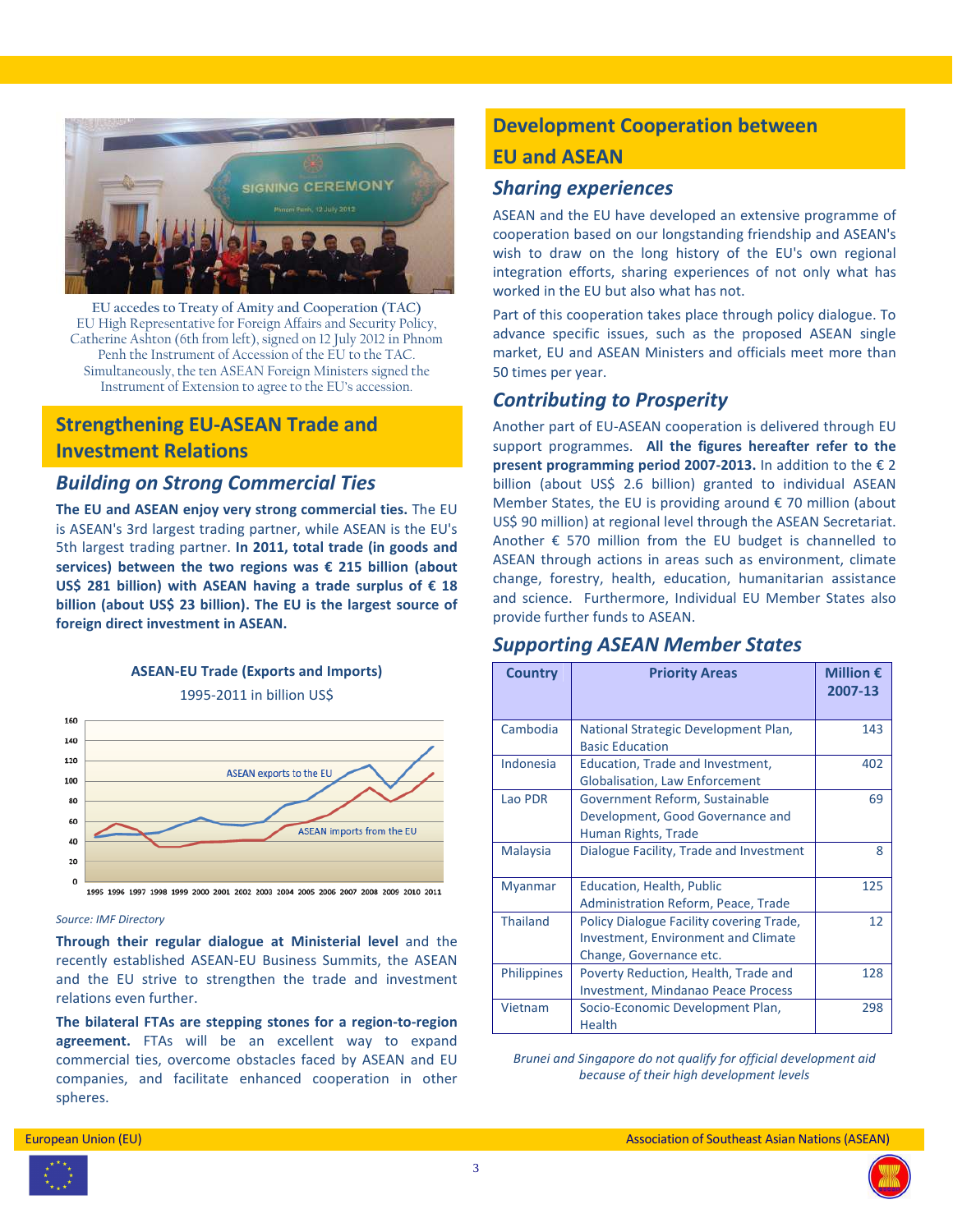# *Supporting the Creation of the ASEAN Community*

An EU financial contribution of around € 70 million (about US\$ 90 million) directly supports ASEAN in its efforts to implement the three Blueprints for the three Communities in the ASEAN Charter. Following the ASEAN institutional architecture, the EU supports the ASEAN Community in the following areas:

| <b>EU Support to ASEAN Community</b>                                                                                                                                      |                                                                                                                  |                                                                                                                                                    |  |  |
|---------------------------------------------------------------------------------------------------------------------------------------------------------------------------|------------------------------------------------------------------------------------------------------------------|----------------------------------------------------------------------------------------------------------------------------------------------------|--|--|
| <b>Political-Security</b><br><b>Community</b>                                                                                                                             | <b>Economic</b><br><b>Community</b>                                                                              | Socio-Cultural<br><b>Community</b>                                                                                                                 |  |  |
| <b>Border</b><br>Management<br>Confidence<br><b>Building</b><br>International<br>Peace and<br>Mediation<br>Parliamentarian<br><b>Diplomacy</b><br><b>Asymmetric Risks</b> | <b>Internal Markets</b><br>Customs<br><b>Standards</b><br><b>Statistics</b><br>Trade<br>Liberalisation<br>Energy | Education<br><b>Biodiversity</b><br><b>Relief and Disaster</b><br>Management<br>Media<br><b>Climate Change</b><br>Science and<br><b>Technology</b> |  |  |

**Support to the Political and Security Community.** This is a new area of cooperation emerging from the Charter. One EU-ASEAN project in border management has already begun. In the EU and ASEAN's experience, border management is becoming a critical issue as closer integration leads to a greater flow of citizens and commercial traffic across national borders.

**Support to the ASEAN Economic Community.** Given that the EU established its own internal (single) market almost 20 years ago, linking the 500 million citizens of the 27 Member States of the EU, this has been a natural focus for EU-ASEAN programmes since the 1990s.

With the Charter, ASEAN formulated the concrete goal of establishing a single market by 2015. A new large EU programme to help ASEAN realise the nuts and bolts of this single market, addressing harmonised product standards and customs procedures. In addition, the EU helps in areas such as cooperation on statistics between ASEAN Member States, crucial in enabling Member States to take informed decisions on the operation of their single market.

**Socio-Cultural Community.** In this relatively new area of EU-ASEAN cooperation, the EU is providing support for enhanced cooperation through its project READI (Regional EU ASEAN Dialogue Instrument), which finances dialogue and exchanges on disaster management and preparedness, climate change, science and technology, energy and information society. Support to the Socio-Cultural Community also covers higher education through qualification frameworks, quality assurance and credit transfers and student mobility.

As a rule EU projects to foster ASEAN integration foresee special attention and extra resources for the Least Developed Countries, Cambodia, Laos and Myanmar, as well as Vietnam (CLMV) with a view to contribute to reduced disparities within the ASEAN region.

# **How is this support relevant to the ASEAN citizen?**

Some of what happens in EU-ASEAN cooperation programmes seems very technical. At first sight the relevance for the ordinary citizen of ASEAN is not always clear. Let us, therefore, give a concrete example of where EU support has been helpful to ASEAN in its integration efforts and have a look at the implementation of the **ASEAN Cosmetics Directive** which was supported by the EU's APRIS programme.

Cosmetics, from soap to shampoo, are typically products people buy on a daily basis. The ASEAN Cosmetics Directive is one of the first concrete examples where the economic integration of ten ASEAN cosmetics markets is working. Borrowing from the EU approach, the EU helped ASEAN establish the Cosmetics Directive which has now been transposed and being implemented by the ten ASEAN Member States.

Under the Cosmetics Directive, ASEAN regulators and industry have agreed to common standards for cosmetic products, and common rules for product testing and market surveillance. These provisions enable the free movement of cosmetic goods within the ASEAN region, whilst protecting consumers from potentially dangerous products – and opening up access to fresh markets overseas.

While only affecting one sector, this is a big step forward towards the rules-based internal market foreseen in the ASEAN Charter. Let us not forget that the EU of today started in the 1950s in the same limited way with the European Coal and Steel Community and spread from there.



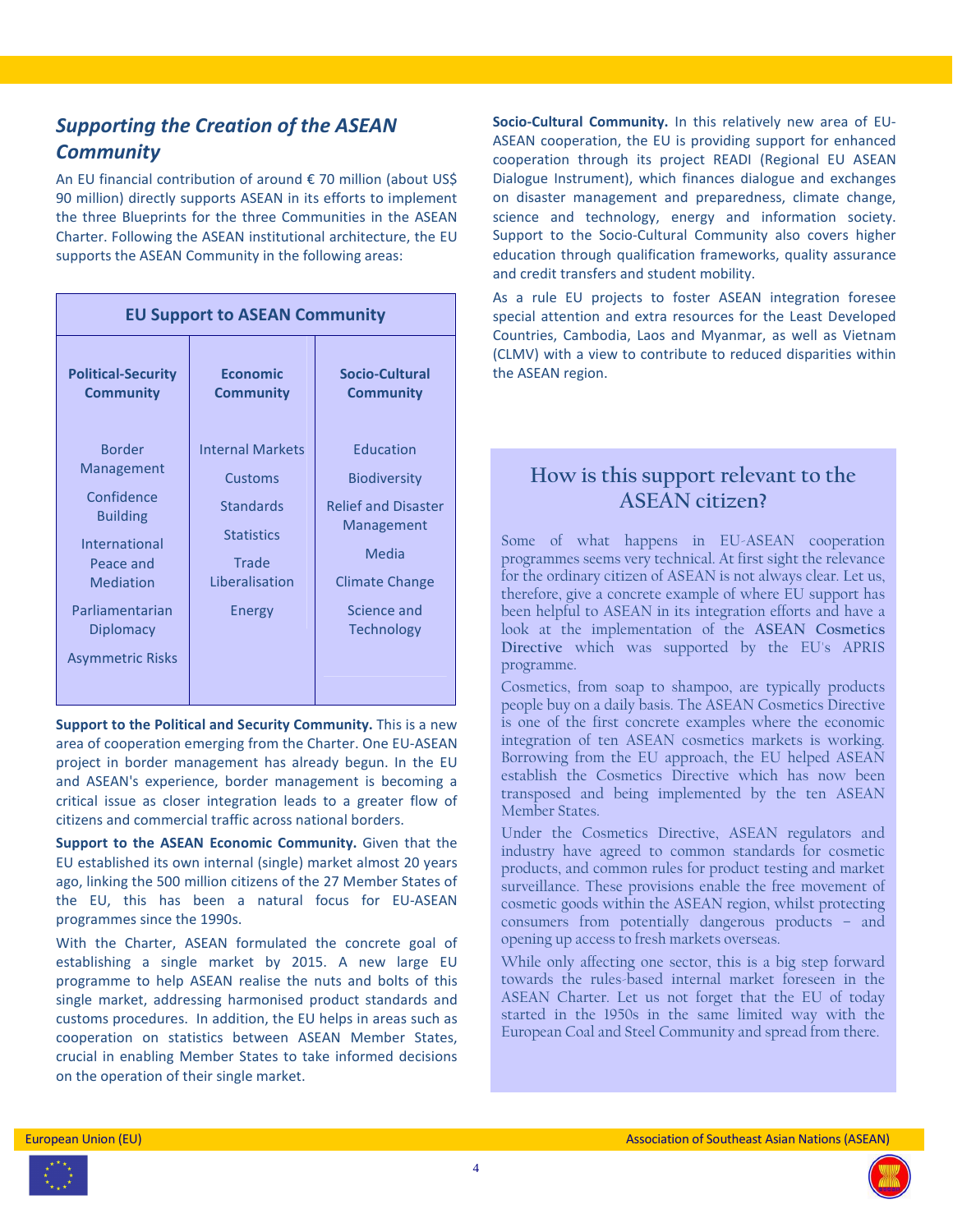**In addition, ASEAN benefits from other regional, thematic and humanitarian EU programmes in the following areas:** 

- Higher education exchange: about 250 students and scholars from ASEAN are awarded Erasmus Mundus scholarships for studies in Europe each year.
- Environment and climate change: cooperation to promote sustainable development and protect biodiversity. A major initiative in this area is Switch-Asia, which is promoting sustainable consumption and production, both at the policy level and by projects involving SMEs (€ 70 million).
- Under the Global Climate Change Alliance (GCCA) support is provided for climate adaptation strategies in the Mekong region as well as to reduce emissions from deforestation (€ 22 million).
- The Forest Law enforcement Governance and Trade (FLEGT) initiative aims to improve sustainability and legality in the forest sector ( $\epsilon$  7 million).
- Regional health hazard programmes: cooperation in combating highly pathogenic diseases (HPED) in Asia (€ 19 million).
- Good governance: support for a network of 32 cities in five ASEAN Member States, aiming to share knowledge and best practices on good local governance for improving living conditions.
- Humanitarian support by the European Community Humanitarian Office (ECHO) to respond to disasters such as for example the 2011 floods in Thailand, typhoon Bopha in the Philippines, Cyclone Giri in Myanmar, amounted to around € 304 million; in addition funds were provided for disaster preparedness and response (€ 38 million).
- Aid to uprooted people in the region ( $\epsilon$  81 million).
- Cooperation in the areas of science and innovation ( $\epsilon$  27 million contributing to around 100 projects involving ASEAN scientific institutions).

|                          | EU     | <b>ASEAN</b> |
|--------------------------|--------|--------------|
| <b>Member States</b>     | 27     | 10           |
| Population (in millions) | 500    | 600          |
| Population growth        | 0.2%   | 1.2%         |
| GDP (in trillion US\$)   | 16     | 2.2          |
| GDP per capita (US\$)    | 32 000 | 3600         |

# **EU-ASEAN Key Figures (2011)**

*Source: Various* 

# **The ASEAN Charter – An anchor for enhanced EU-ASEAN Cooperation**

The ASEAN Charter, which entered into force in late 2008, was a milestone in the history of ASEAN – setting out a vision for the development of the regional grouping over the coming decades.

In developing a Charter, the ASEAN Eminent Persons Group (EPG) – in charge of the drafting of the Charter – visited Europe several times to exchange views with key EU officials, not least the challenges and experiences of EU's integration process.

The Charter increases the ambition of ASEAN by defining the institutional architecture for achieving regional integration: the Political and Security Community, the Economic Community, and the Socio-Cultural Community. The Charter was followed by a "Roadmap" with three "Blueprints" which describe more in detail the steps that need to be taken to accomplish the targets set for regional integration by 2015.

Following the adoption of the ASEAN Charter, the EU and ASEAN upgraded their relations still further to match the increased ambitions of ASEAN and to support their friendship for the coming years.

In this context, the EU decided to align its development cooperation portfolio with the ASEAN Agenda as set out in the blueprints.



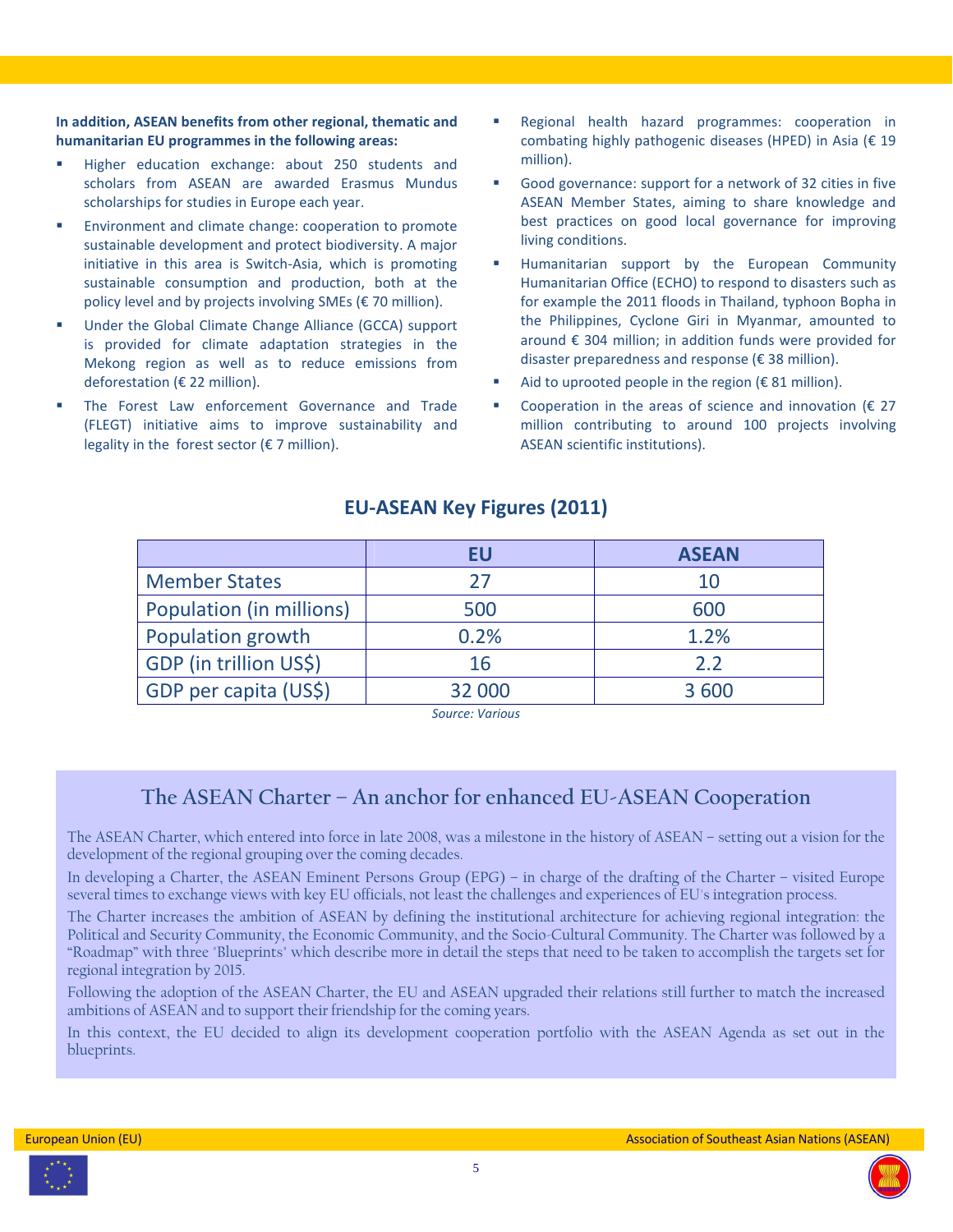



# **Key Contacts**

# **ASEAN Secretariat**

#### **ASEAN Secretariat**

Jl Sisingamangaraja No 70A, Jakarta 12110 Indonesia Tel (62 21) 726 2991, 724 3372, Fax (62 21) 739 8234, 724 3504 e-mail: public.div@asean.org, http://www.asean.org

# **EU Delegations to ASEAN Member States**

#### **Cambodia**

No. 100 A, Preah Norodom Boulevard Khan Dayn Penh, 12207 Phnom Penh, Cambodia Tel (855 23) 216 996, Fax (855 23) 216 997 e-mail: delegation-cambodia@eeas.europa.eu http://eeas.europa.eu/delegations/cambodia

#### **Indonesia, Brunei Darussalam and ASEAN**

Intiland Tower, 16<sup>th</sup> floor Jl Jend Sudirman 32, Jakarta 10220 Indonesia Tel (62 21) 2554 6200, Fax (62 21) 2554 6201 e-mail: delegation-indonesia@eeas.europa.eu http://eeas.europa.eu/delegations/indonesia

#### **Laos**

Sihom Commerce Center Building Souphanouvong Avenue, Vientiane, Lao PDR, PO Box 9325 Tel (856 21) 241 134, Fax (856 21) 241 137 e-mail: delegation-laos@eeas.europa.eu http://eeas.europa.eu/delegations/laos

#### **Malaysia**

Menara Tan & Tan, Suite 10.01 207 Jalan Tun Razak, 50400 Kuala Lumpur, Malaysia Tel (60 3) 2723 7373, Fax (60 3) 2723 7337 e-mail: delegation-malaysia@eeas.europa.eu http://eeas.europa.eu/delegations/malaysia

#### **Myanmar**

45 Inya Myaing Road, Golden Valley Bahan Township, Yangon, Myanmar Tel (95 1) 537 823, e-mail: EU-Office-Yangoon@eeas.europa.eu

#### **The Philippines**

30/F Tower 2, RCBC Plaza, 6819 Ayala Avenue Makati City, 1200 The Philippines Tel (63 2) 859 5100, Fax (63 2) 859 5109 e-mail: delegation-philippines@eeas.europa.eu http://eeas.europa.eu/delegations/philippines

#### **Singapore**

250 North Bridge Road #38-03/04 Raffles City Tower, Singapore 179101 Tel (65) 6336 7919, Fax (65) 6336 3394 e-mail: delegation-singapore@eeas.europa.eu http://eeas.europa.eu/delegations/singapore

#### **Thailand**

Kian Gwan House II, 19<sup>th</sup> floor 140/1 Wireless Road, Bangkok, Thailand 10330 Tel (66 2) 305 2600, Fax (66 2) 255 9113 e-mail: delegation-thailand@eeas.europa.eu http://eeas.europa.eu/delegations/thailand

#### **Vietnam**

17<sup>th</sup> -18<sup>th</sup> floor, Pacific Place Office Building 83B Ly Thuong Kiet, Hanoi, Vietnam Tel (84 4) 3941 0099, Fax (84 4) 3946 1701 e-mail: delegation-vietnam@eeas.europa.eu http://eeas.europa.eu/delegations/vietnam

## **Important EU links**

**European External Action Service**: http://eeas.europa.eu **EuropeAid – Development and Cooperation**: http://ec.europa.eu/europeaid **ECHO – Humanitarian Aid & Civil Protection**: http://ec.europa.eu/echo **European Commission DG Trade**: http://ec.europa.eu/trade



6

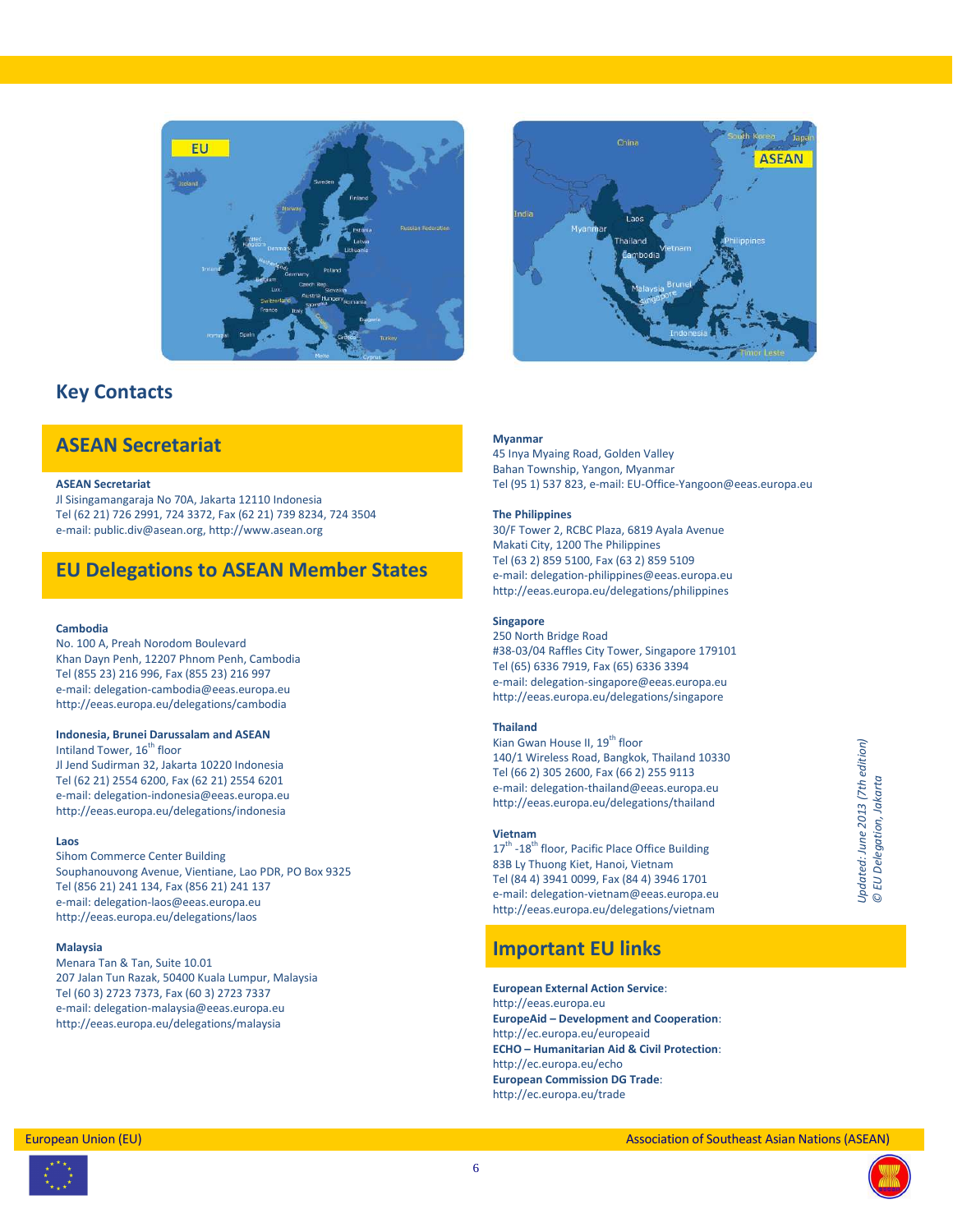# **EU-ASEAN Programme Cooperation**

# **I. Support to the ASEAN Economic Community**

### **ASEAN Regional Integration Support by the EU (ARISE) – (€ 15 million), 2012-2016**

The ASEAN Programme for Regional Integration Support (APRIS) phase II (€ 7.2 million), 2006-2010, helped build the ASEAN Economic Community (AEC), in particular by promoting institutional connectivity. This involved helping regional legislation for removing non-tariff barriers to trade (notably in the areas of standards and customs). The challenge now is to follow up and *implement* at national level what has been agreed at regional level. For the poorest ASEAN Member States especially, this is a tall order.

The new programme, the ASEAN Regional Integration Support by the EU (ARISE) will ensure continued support to ASEAN in implementing key regional integration objectives related to the building of the ASEAN single market and production base, in particular by supporting the development and implementation of measures that will facilitate the free movement of goods across the region. A significant part of the programme involves support to institutional development and enhancing further dialogue among high level ASEAN decision makers to bring the integration process forward and ensure implementation (to "make it work on the ground"). ARISE started end of November 2012 and will operate for 4 years.

#### **ASEAN-EU Enhancing ASEAN Free Trade Agreement Negotiating Capacity Programme – (€ 2.5 million), 2011-2013**

This programme supports ASEAN economic integration and strengthens the capacity of ASEAN Member States to conduct trade negotiations. It started in 2011. The programme has been organising capacity building with a specific focus for Cambodia, Laos, Myanmar and Vietnam (CLMV). It supported the ASEAN-EU Business Summits in 2011, 2012 and 2013. Under this programme, a Public Dialogue Forum series has also been set to reach out to a wider audience (the first in Ha Noi in September 2012 and the second one in Manila in April 2013). The programme will end in 2013. Its current website is http://asean-eufta.org.

#### **EU-ASEAN Statistical Capacity Building Programme (EASCAB) – (€ 6 million), 2009-2012**

This programme supports the harmonisation and integration of statistical data among the National Statistical Offices of the ASEAN Member States. The project is based in ASEANstats, the regional statistical office in the ASEAN Secretariat.

Thanks to this programme, ASEAN has defined its strategy for the development of an ASEAN Community Statistical System (ACSS) by 2015, together with an enhanced ASEAN Framework for Cooperation in Statistics. The project has already succeeded in strengthening the ASEAN Network of Statisticians, linking all ASEAN National Statistical Offices and ASEANstats through ICT equipment, leading to the production and publication of better quality and more timely statistics in the area of Merchandise Trade, Trade in Services and Foreign Direct Investment. It has also pioneered a first ASEAN Millennium Development Goals report.

A follow-up programme Institutional Capacity Building for ASEAN Monitoring and Statistics (COMPASS) of € 7.5 million was decided in 2012. Starting mid-2013 this programme will further strengthen ASEAN capacity for regional statistics and will initiate work on integration monitoring.

#### **ASEAN Project on the Protection of Intellectual Property Rights (ECAP III) – (€ 4.5 million), 2010-2014**

Following ECAP I and II, ECAP III aims to support ASEAN efforts to strengthen the protection and enforcement of intellectual property rights, in areas such as copyrights and Geographical Indications. It supports the implementation of the ASEAN IPR Action Plan. Following an initial phase involving the European Patent Office (EPO), the current phase of the project since the end end of 2012 is being implemented by the Office for Harmonization in the Internal Market (OHIM).